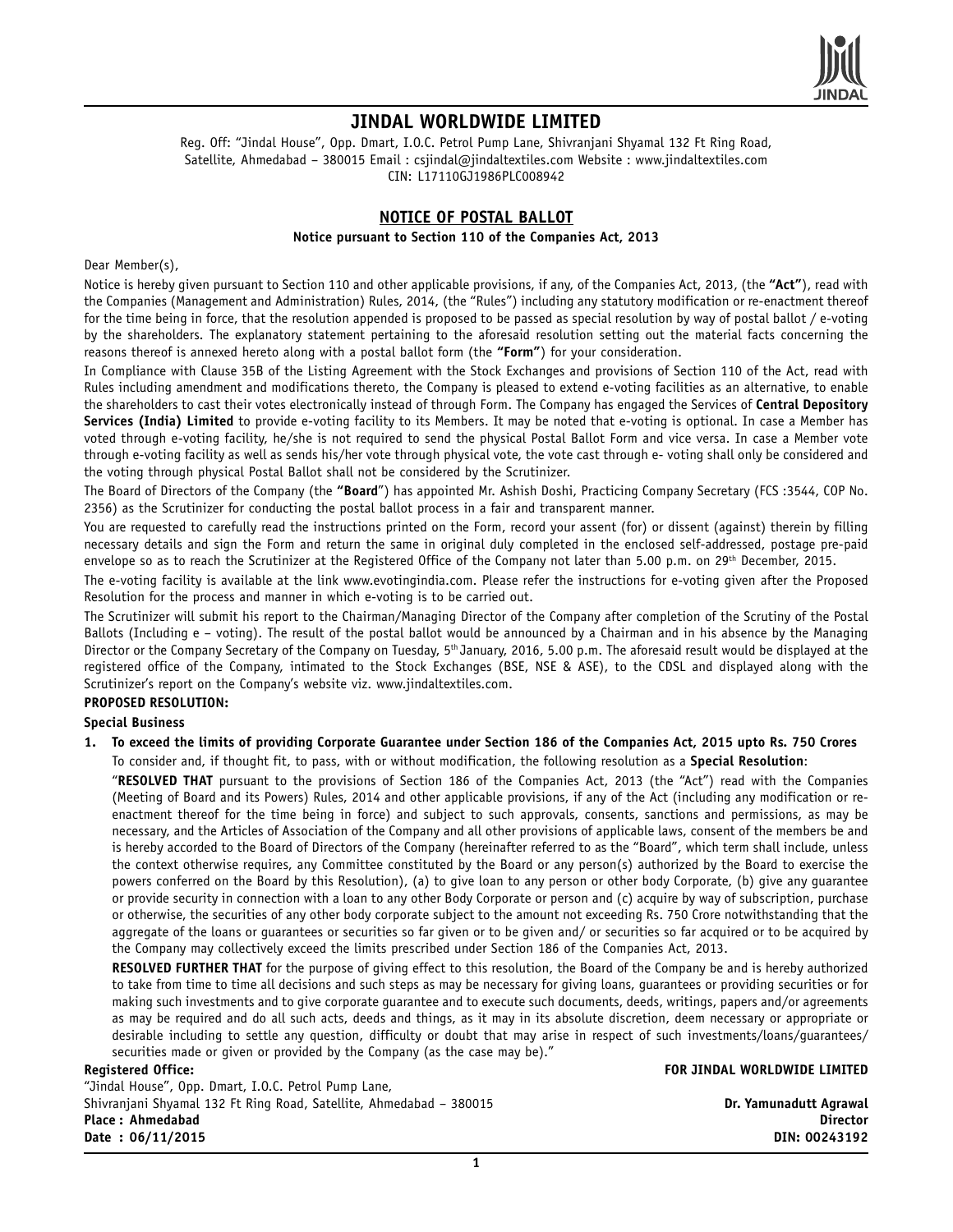

### **NOTES:**

- 1. The Explanatory Statement and reasons for the proposed Resolution pursuant to Section 102(1) read with Section 110 of the Companies Act, 2013 are given hereunder.
- 2. In terms of Clause 35B of the Listing Agreement, in order to enable its members, who do not have access to e-voting facility, to send their assent or dissent in writing in respect of the resolution as set out in this Notice, a Proxy cum Ballot Form is attached. Members desiring to exercise vote by Ballot are requested to carefully read the instructions printed in the form, to complete the Ballot Form with assent (for) or dissent (against) and send it to Mr. Ashish Doshi, Scrutiniser, C/o Jindal Worldwide Limited, Jindal House, Opp. D- Mart, I.O.C. Petrol Pump Lane, Shivranjani Shyamal 132Ft. Ring Road, Satellite, Ahmedabad – 380015, Tel:079-71001500 Email: csjindal@jindaltextiles.com so as to reach him on or before 29<sup>th</sup> December, 2015 by 5.00 p.m. Any Ballot Form received after the said date shall be treated as if the reply from the members has not been received.
- 3. The resolution will be taken as passed effectively on the date of declaration of results, if the results of the Postal Ballot indicate that the requisite majority of the Members of the Company had assented to the resolution. The results of the Postal ballot will be declared on 5th January, 2016, 5.00 p.m. at the registered office of the Company. After declaration, the results of the Postal ballot shall be posted on the Company's Website www.jindaltextiles.com besides communicating the same to Stock Exchanges (BSE, NSE & ASE) where the securities of the Company are listed and to the CDSL also.
- 4. Shareholders who have received notice of the postal ballot by email and who wish to vote through physical postal ballot Form can seek duplicate Postal ballot Form from the Registered Office of the Company at "Jindal House", Opp. D- Mart, I.O.C. Petrol Pump Lane, Shivranjani Shyamal 132Ft. Ring Road, Satellite, Ahmedabad – 380015 or can download the same from the website of the Company www.jindaltextiles.com and fill the same and send it back at the registered office of the Company on or before  $29<sup>th</sup>$ December, 2015, 5.00 p.m.

### **EXPLANATORY STATEMENT PURSUANT TO SECTION 102 OF THE COMPANIES ACT, 2013 FORMING PART OF THE NOTICE OF POSTAL BALLOT**

As per the provisions of Section 186 of the Companies Act, 2013, (the "Act") read with the Companies (Meeting of Board and its Powers) Rules, 2014 (the "Rules") (as amended) the Board of Directors of a Company can make any loan, investment or give guarantee or provide any security beyond the prescribed ceiling of i) Sixty percent of the aggregate of the paid-up capital and free reserves and securities premium account or, ii) Hundred percent of its free reserves and securities premium account, whichever is more, if special resolution is passed by the members of the Company.

As a measure of achieving greater financial flexibility and to enable optimal financing structure, this permission is sought pursuant to the provisions of Section 186 of the Companies Act, 2013 to give powers to the Board of Directors or any duly constituted committee thereof, for making further investment, providing loans or give guarantee or provide security in connection with loans, guarantee not exceeding Rs. 750 crore in aggregate.

The investment(s), loan(s), guarantee(s) and security (ies), as the case may be, will be made in accordance with the applicable provisions of the Companies Act, 2013 and relevant rules made thereunder.

These investments are proposed to be made out of own/ surplus funds/internal accruals and or any other sources including borrowings, if necessary, to achieve long term strategic and business objectives.

The Board accordingly recommends to pass the Special resolution through postal ballot.

None of the Directors, Key Managerial Personnel and their relatives are in any way concerned or interested, financially or otherwise in this Special Resolution except to the extent of their directorships and shareholding in the bodies corporate in which investments may be made or loans/guarantee may be given or securities may be provided pursuant to this Special Resolution.

"Jindal House", Opp. Dmart, I.O.C. Petrol Pump Lane, Shivranjani Shyamal 132 Ft Ring Road, Satellite, Ahmedabad – 380015 **Dr. Yamunadutt Agrawal Place : Ahmedabad Director**  $Date: 06/11/2015$ 

### **Registered Office: FOR JINDAL WORLDWIDE LIMITED**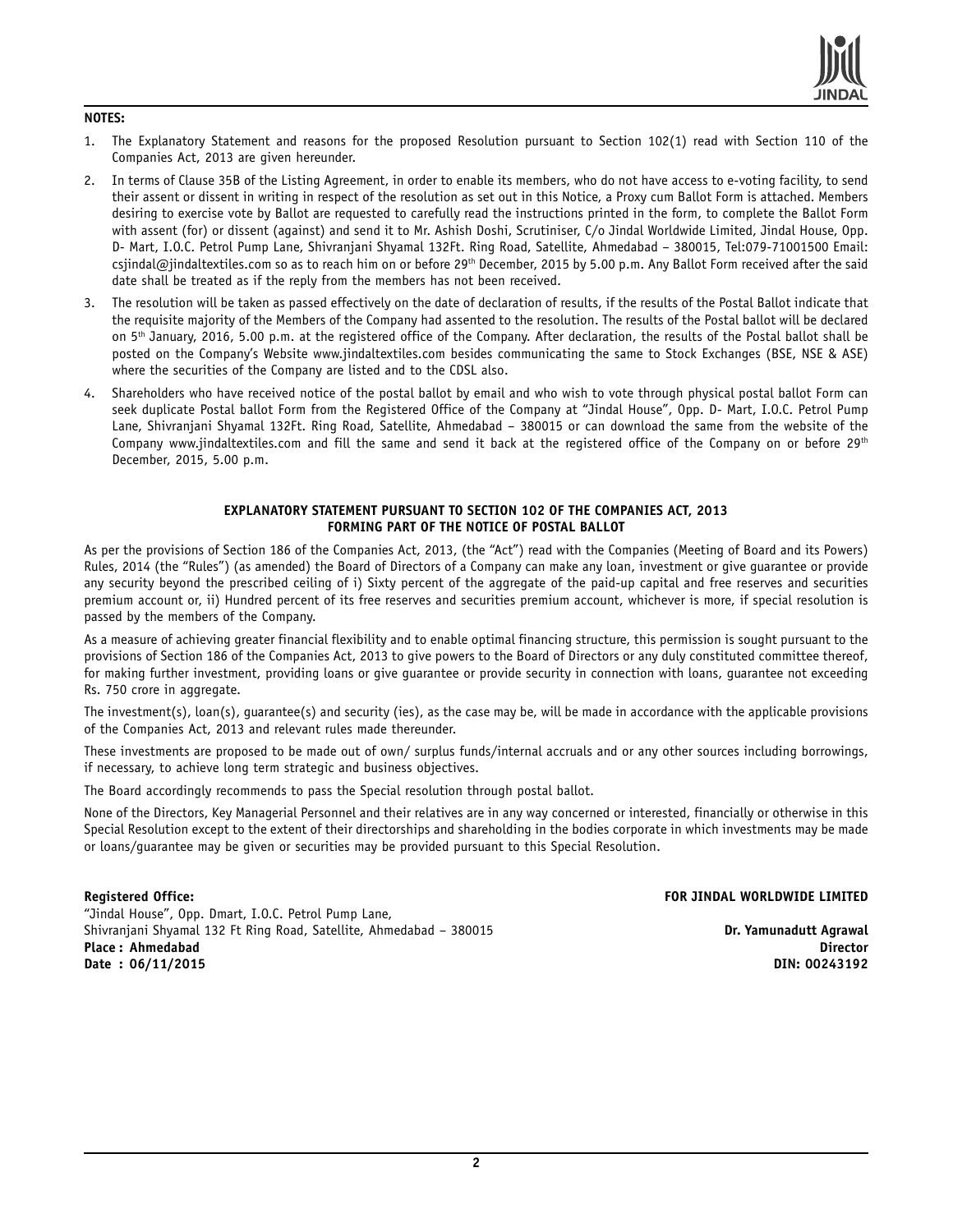

# **JINDAL WORLDWIDE LIMITED**

CIN: L17110GJ1986PLC008942

Reg. Off: "Jindal House", Opp. Dmart, I.O.C. Petrol Pump Lane, Shivranjani Shyamal 132 Ft Ring Road, Satellite, Ahmedabad – 380015 Email : csjindal@jindaltextiles.com Website : www.jindaltextiles.com

# **POSTAL BALLOT FORM**

**[To be returned to Scrutinizer appointed by the Company]**

**Postal Ballot No.**

| Sr.<br>No.                                                                                                                                                                                                                                                                                                                                                               | <b>Particulars</b>                                                                | <b>Details of Member[s]</b> |  |  |  |
|--------------------------------------------------------------------------------------------------------------------------------------------------------------------------------------------------------------------------------------------------------------------------------------------------------------------------------------------------------------------------|-----------------------------------------------------------------------------------|-----------------------------|--|--|--|
| 1.                                                                                                                                                                                                                                                                                                                                                                       | Name and Registered<br>Address of the first<br>named Member<br>(in block letters) |                             |  |  |  |
| 2.                                                                                                                                                                                                                                                                                                                                                                       | Name(s) of the<br>joint Member(s),<br>if any                                      |                             |  |  |  |
| 3.                                                                                                                                                                                                                                                                                                                                                                       | Registered Folio No.<br>/ DP ID & Client ID No.                                   |                             |  |  |  |
| 4.                                                                                                                                                                                                                                                                                                                                                                       | No. of shares held                                                                |                             |  |  |  |
| I / We hereby exercise my / our vote in respect of the Special Resolution to be passed through postal ballot<br>for the business stated in the Notice of Postal Ballot dated 6 <sup>th</sup> November, 2015 of the Company by sending my<br>/ our assent or dissent to the said Special Resolution by placing a tick ( $\checkmark$ ) mark in the appropriate box below: |                                                                                   |                             |  |  |  |

| Item<br>No. | <b>Description</b>                                                                                                                                                                                                        | No. of<br>shares held<br>by me/us | I / We assent<br>[agree] to the<br><b>Resolution [FOR]</b> | I/ We dissent<br>to the Resolution<br>[AGAINST] |
|-------------|---------------------------------------------------------------------------------------------------------------------------------------------------------------------------------------------------------------------------|-----------------------------------|------------------------------------------------------------|-------------------------------------------------|
|             | Special Resolution for approval for<br>Investments / Loans / Guarantees/<br>Securities to be provided beyond the limits<br>prescribed under section 186 of the<br>Companies Act, 2013 and maximum up to<br>Rs. 750 Crores |                                   |                                                            |                                                 |

Place :

Date : Signature of the Member

*Note: Please read the instructions printed below carefully before filling this Form and for e voting. Please refer to the instructions for voting through electronic means provided as mentioned below.*